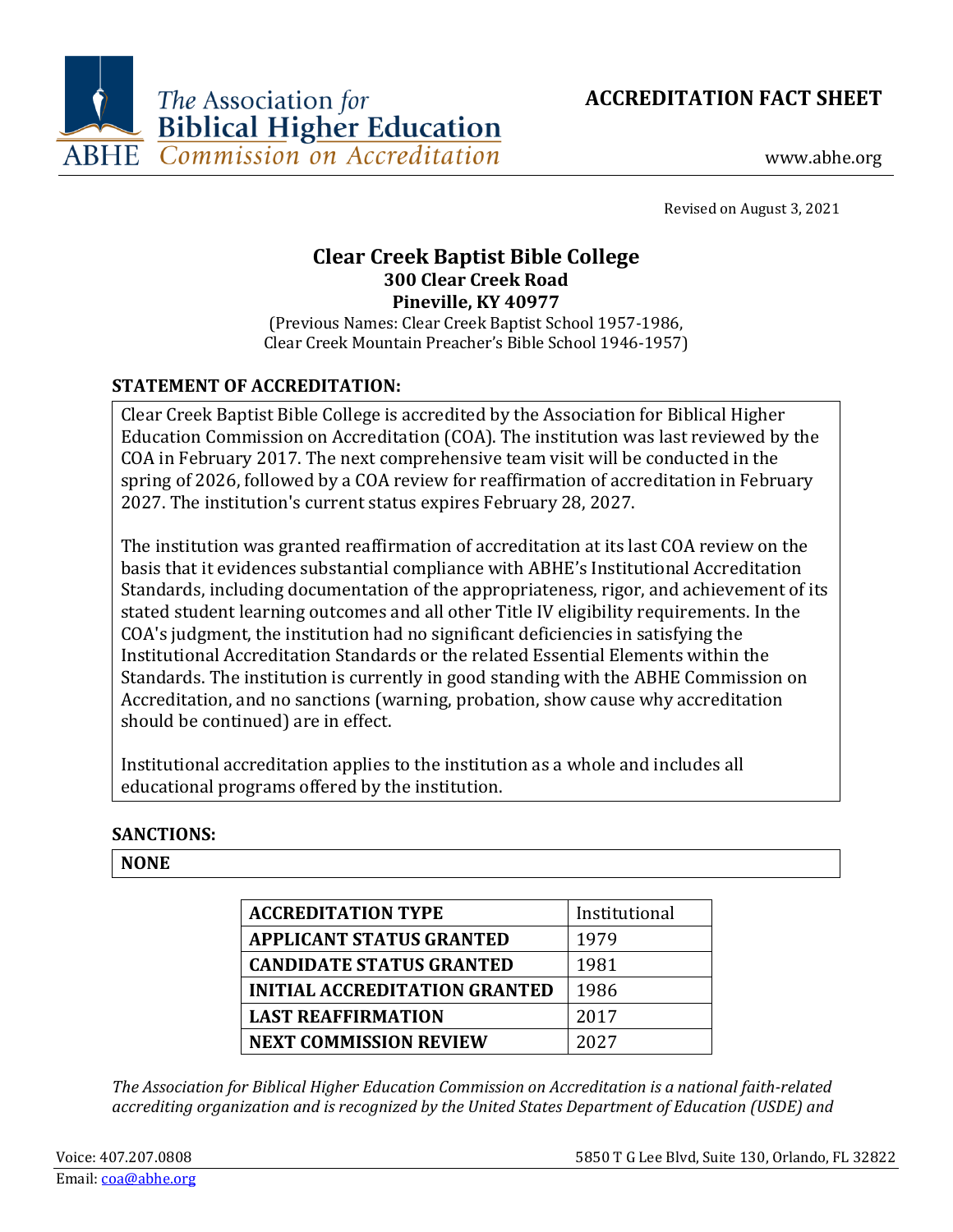*the Council for Higher Education Accreditation (CHEA). The ABHE Commission on Accreditation is an institutional and programmatic accreditor. Institutions that are institutionally accredited have been examined as a whole. Institutions that are programmatically accredited have specific programs that have been reviewed in light of ABHE standards. This statement of accreditation information is the Commission's official statement of an institution's accredited status.*

#### **ACCREDITATION DECISIONS:**

| <b>DATE</b>   | <b>ACTION</b>                                                                 |
|---------------|-------------------------------------------------------------------------------|
| November 2019 | Approved substantive change to initiate Master of Arts in Ministry via Direct |
|               | <b>Assessment Competency Based Education</b>                                  |
| February 2017 | Granted reaffirmation of accreditation                                        |

*Includes the following: applicant status, candidate status, initial accreditation, reaffirmation of accreditation, sanction, substantive change approval - last 5 years. Please see the "Policy on Communication of Accreditation Decisions" in the COA Manual.*

| TYPE:                           | <b>APPROVAL:</b>                                         |
|---------------------------------|----------------------------------------------------------|
| Distance Education (online)     | The institution is authorized to offer up to 100% of an  |
|                                 | academic program via distance education (online).        |
| <b>Correspondence Education</b> | The institution is authorized to offer up to 49% of an   |
|                                 | academic program via correspondence education.           |
| Competency-Based Education      | The institution is authorized to offer up to 49% of an   |
| Course/Credit Approach          | academic program via competency-based education by       |
|                                 | the course/credit approach                               |
| Competency-Based Education      | The institution is authorized to offer up to 100% of the |
| Direct Assessment               | following academic program via competency-based          |
|                                 | education by direct assessment                           |
|                                 | Master of Arts in Ministry                               |

#### **APPROVED DELIVERY METHODS:**

*Please see the "Policy on Alternative Academic Patterns" in the COA Manual.*

## **APPROVED OFF-CAMPUS LOCATIONS:**

| T <sub>1</sub><br>ſБ<br>--- | $\mathbf{r}$<br>ADDREJJ |
|-----------------------------|-------------------------|
|                             |                         |

*A branch campus is an additional location of an institution that is geographically apart and independent of the main campus of the institution and (1) is permanent in nature;(2) offers courses in educational programs leading to a degree, certificate, or other recognized educational credential;(3) has its own faculty and administrative or supervisory organization; and (4) has its own budgetary and hiring authority. An additional location is a facility that is geographically apart from the main campus of the institution and at which the institution offers at least 50% of a program through classroom courses, hybrid courses, or a combination of both. An additional location may qualify as a branch campus and be subject to requirements pertaining to branch campuses. An extension site is an off-campus location where less than 50% of a degree program may be earned by classroom courses, hybrid courses, or a combination of both.*

#### **APPROVED EDUCATIONAL PROGRAMS:**

| DEGREE/DIPLOMA/CERTIFICATE | <b>PROGRAM (MAJOR/CONCENTRATION)</b> |
|----------------------------|--------------------------------------|
| Certificate                | <b>Bible</b>                         |